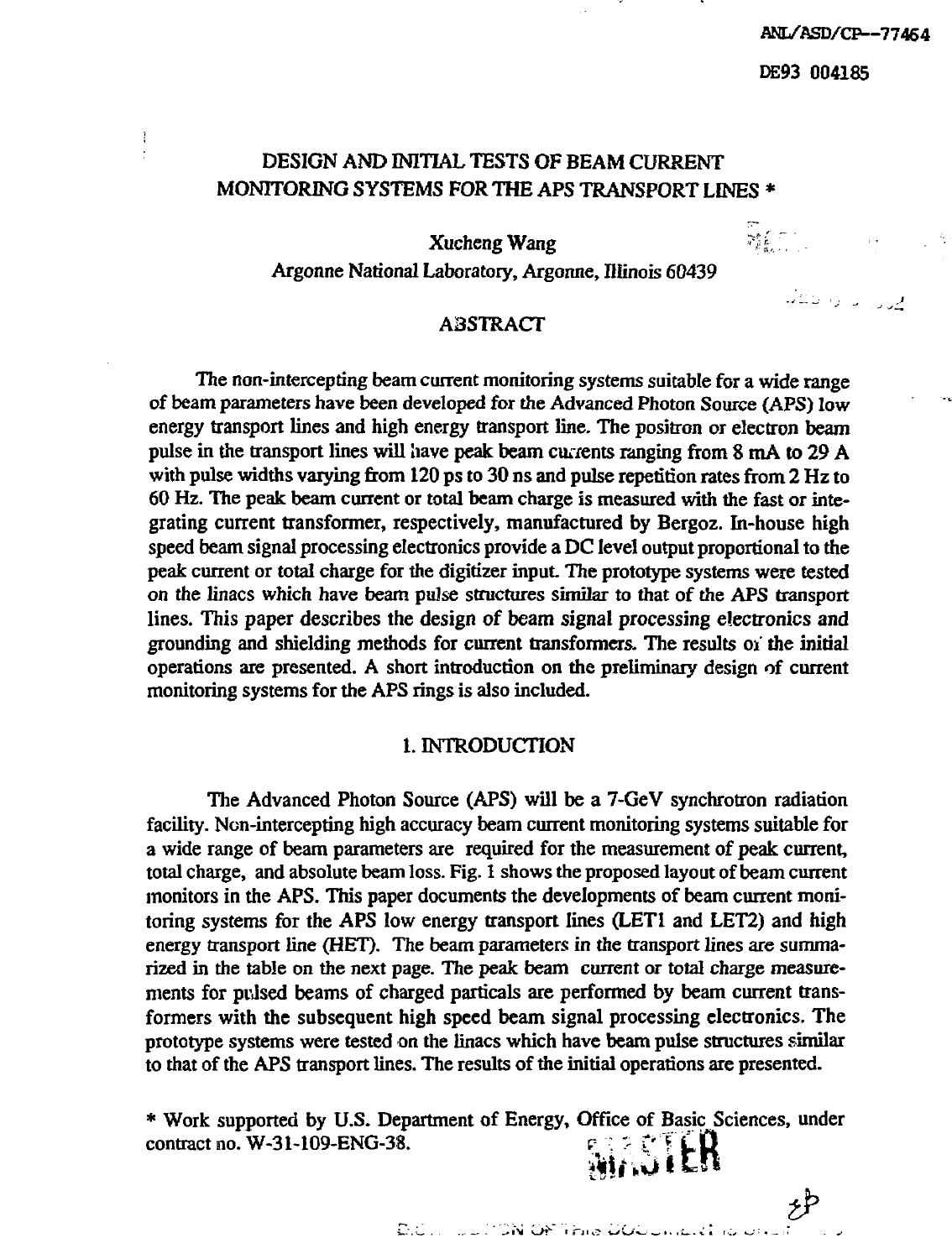

**D DC CURRENT MONITOR**

Fig. 1. Proposed layout of beam current monitors in the APS

|  |  | Table Beam parameters for the APS transport lines |  |  |  |  |  |
|--|--|---------------------------------------------------|--|--|--|--|--|
|--|--|---------------------------------------------------|--|--|--|--|--|

|                            | LET 1                         | LET <sub>2</sub>     | HET                  |  |
|----------------------------|-------------------------------|----------------------|----------------------|--|
| PEAK CURRENT               | 8 mA                          | 11.9 A               | 28.9 A               |  |
| <b>BUNCH LENGTH</b>        | 30 ns                         | $0.29$ ns            | 122 ps               |  |
| <b>INTENSITY PER PULSE</b> | $1.5 \times 10^{9}$ positrons | $2.2 \times 10^{10}$ | $2.2 \times 10^{10}$ |  |
| <b>CHARGE PER PULSE</b>    | 240 pC                        | 3.5 <sub>nC</sub>    | 3.5 <sub>nC</sub>    |  |
| <b>PULSE RATE</b>          | 60 Hz                         | 2 Hz                 | 2 <sub>Hz</sub>      |  |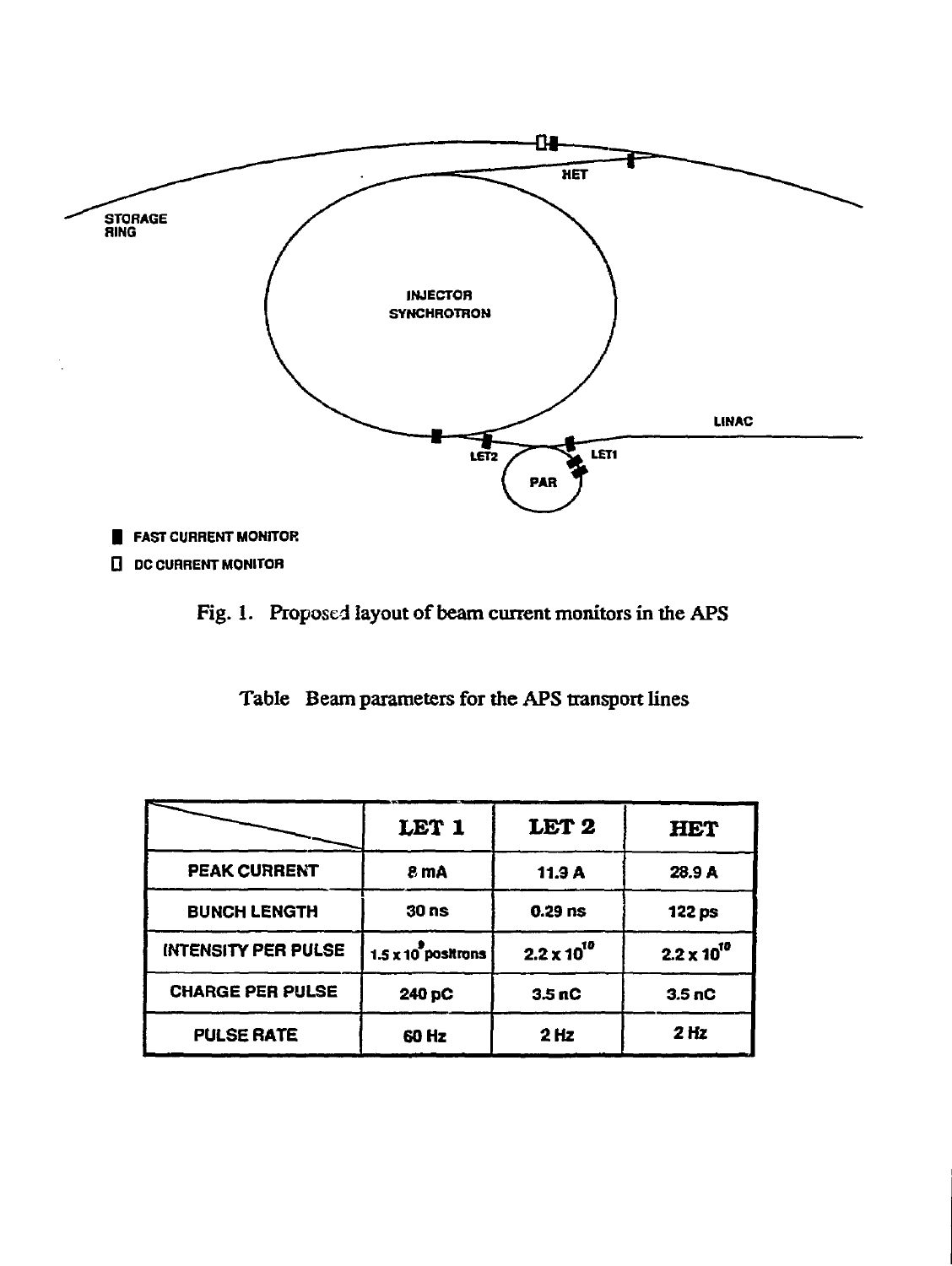#### 2. SYSTEM DESIGN

#### 2.1. Current Transformers

A total of three current transformers are provided for the APS transport lines: one each for LET1, LET2, and HET. The peak current and total charge in LET1 are measured by the fast current transformer (FCT). Because of narrow pulse width, only total charge is measured in the LET2 and HET lines. The transformer used to measure total beam charge is the integrating current transformer (ICT) proposed by K. Unser [1]. Both FCT and ICT are based on toroids. They are available commercially from Bergoz company in Crozet, France. The current transformer is external to vacuum and encased in a copper and Mu-metal shell to provide an electromagnetic shield. In the subsequent electronics, a fast pulse signal from the FCT or ICT is processed and converted to a DC level output proportional to the beam peak current or total charge for the digitizer input

#### 2.2. Signal Processing and Data Acquisition

All the signal processing electronics have been designed and tested. A block diagram of the beam current monitoring system in the APS transport lines is shown in Fig. 2. Fig. 3 shows a timing diagram of the system. A beam pretrigger enters a variable delay generator which triggers a variable width generator. This produces the pulses used to control the linear gates. The current transformer output signal is first amplified by a low noise fast pulse preamplifier three feet from the transformer and then sent to the control room. Beam current signal processing electronics occupy a single slot in a VME chassis. The signal from the preamplifier enters a variable gain line receiving amplifier. When the gate is opened by the gate pulse, the signal passes to a fast integrator. The integrator output is digitized by a commercial VME format A to D converter which is linked to the control system. Associated operating programs will be developed. Data on beam current and total charge will be displayed on a workstation. The programs provide mouse-controlled operation for system setup and control.

The current monitoring system can be calibrated by sending a current pulse to the one-turn calibration winding. Calibration can be performed on line or off line.

#### 2.3. Ultrafast Gated Integrator

An ultrafast resettable gated integrator with a gate window as narrow as 10ns and the settling time as short as SO ns has been developed to accurately calculate the ICT output waveform area which is proportional to the total beam charge. This gated integrator provides fast reponse and short settling time by introducing new design approaches which overcome the problems associated with earlier circuits. Its output offset errors, introduced mainly by the charge injections from analog switches and opamp input bias current, are minimized. The output offset error is less than imV. The integrator has a totally bipolar input, a large linear dynamic range {70 dB) and a very small droop rate (0.5mV/us). A reset pulse automatically returns its output to zero after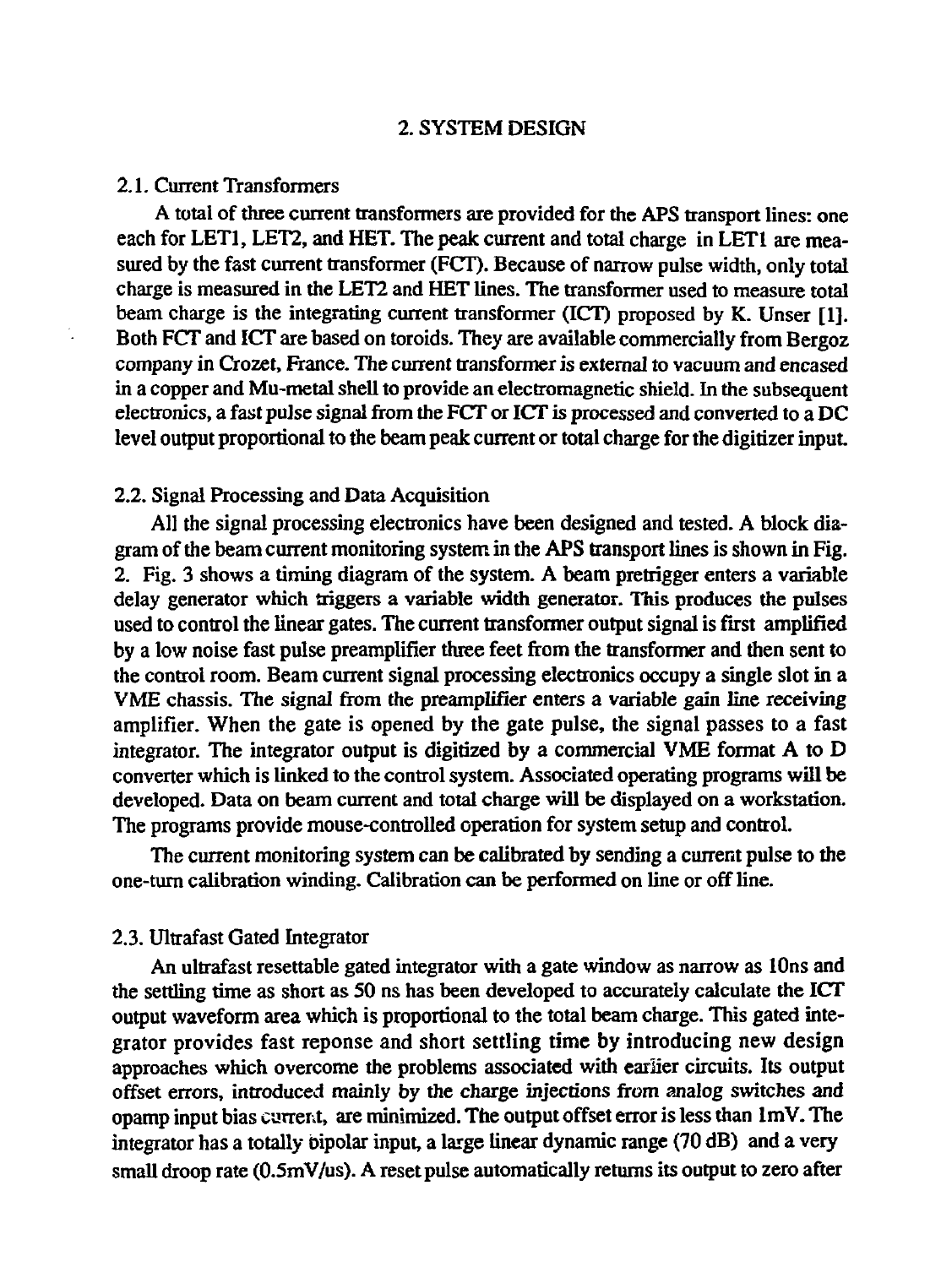

Fig. 2 Block diagram of current monitoring system in the APS transport lines



Fig. 3 Timing diagram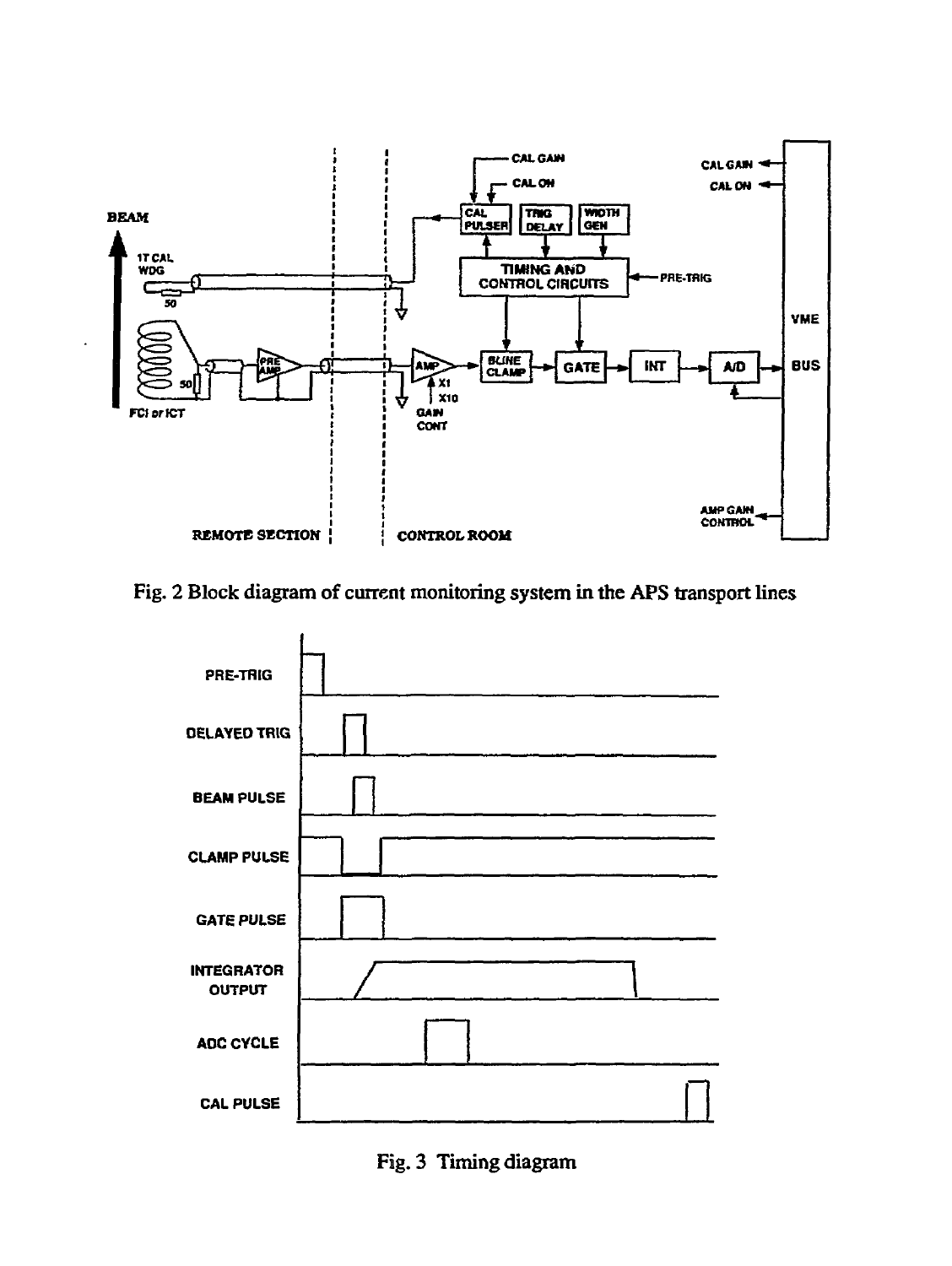**the** A/D conversion is completed. The integrator output is independent of input pulse rate and the on-resistance of the analog gate switch. The relationship between the **input and output** of the gated integrator is clearly defined. The fast response and settling **time** are demonstrated in Fig. 4. The integrator gives the same output DC level for several **input** signals with different pulse shape but **the** same area. Fig. 5 shows that the **integrator** has a totally bipolar input and automatic reset capability.



Fig. 4 High speed waveform area caluculation. 1 V/div, 50 ns/div for all middle and bottom traces



Fig. 5 The integrator is ressettable and has a totally bipolar input 1 V/div. 500 ns/div for all middle and bottom traces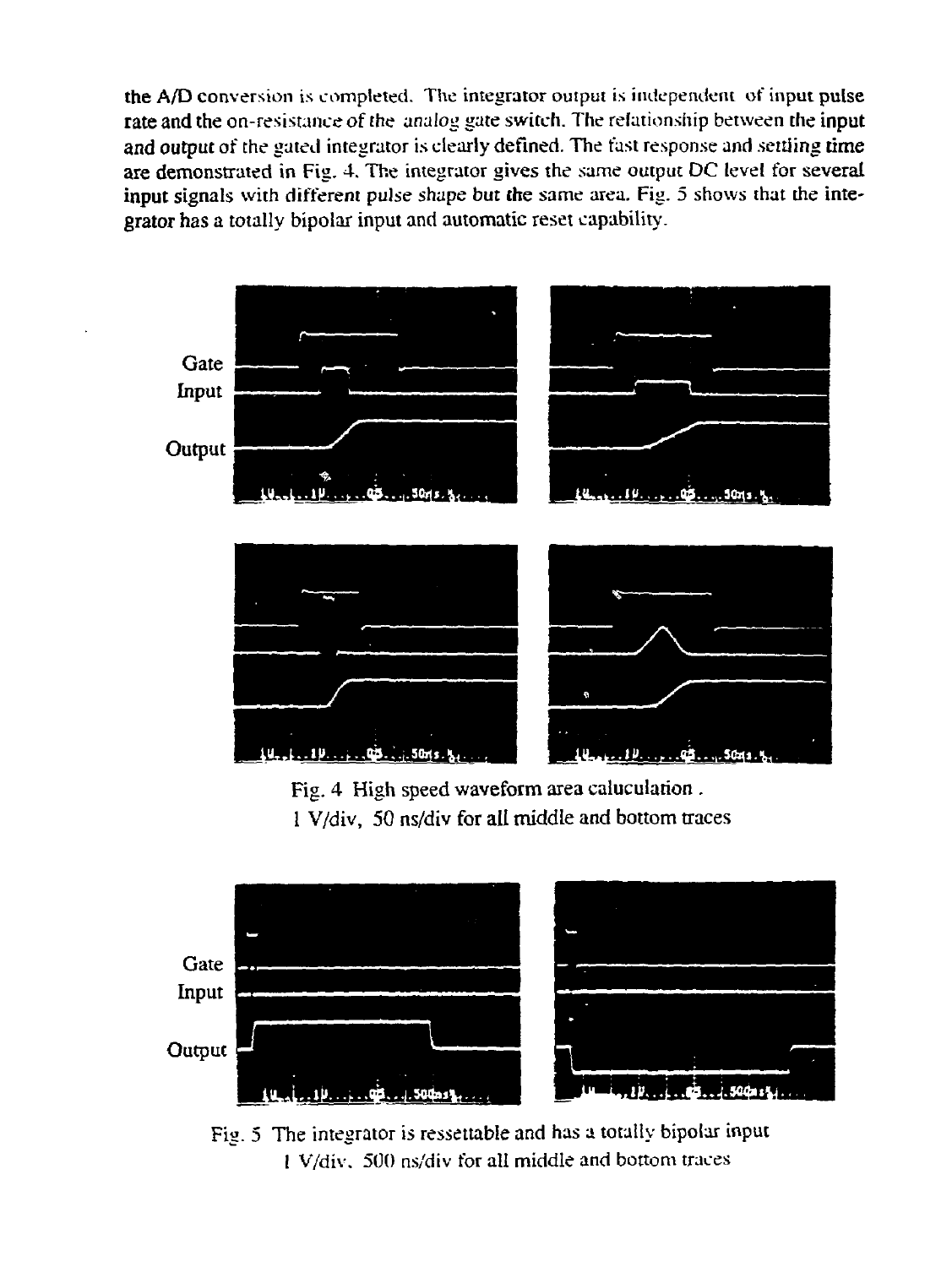## 2.4. Grounding and Shielding

The quality of the signals from the FCT or the ICT can be improved by careful noise shielding and system grounding. Fig. 6 illustrates a proposed grounding and shielding method for the current monitor which has been proven effective in the prototype tests. Notice that the current transformer is floated inside the shielding house. The cable is grounded only at the one end. The ground loop is therefore eliminated.



Fig. 6 Grounding and shielding for beam current monitor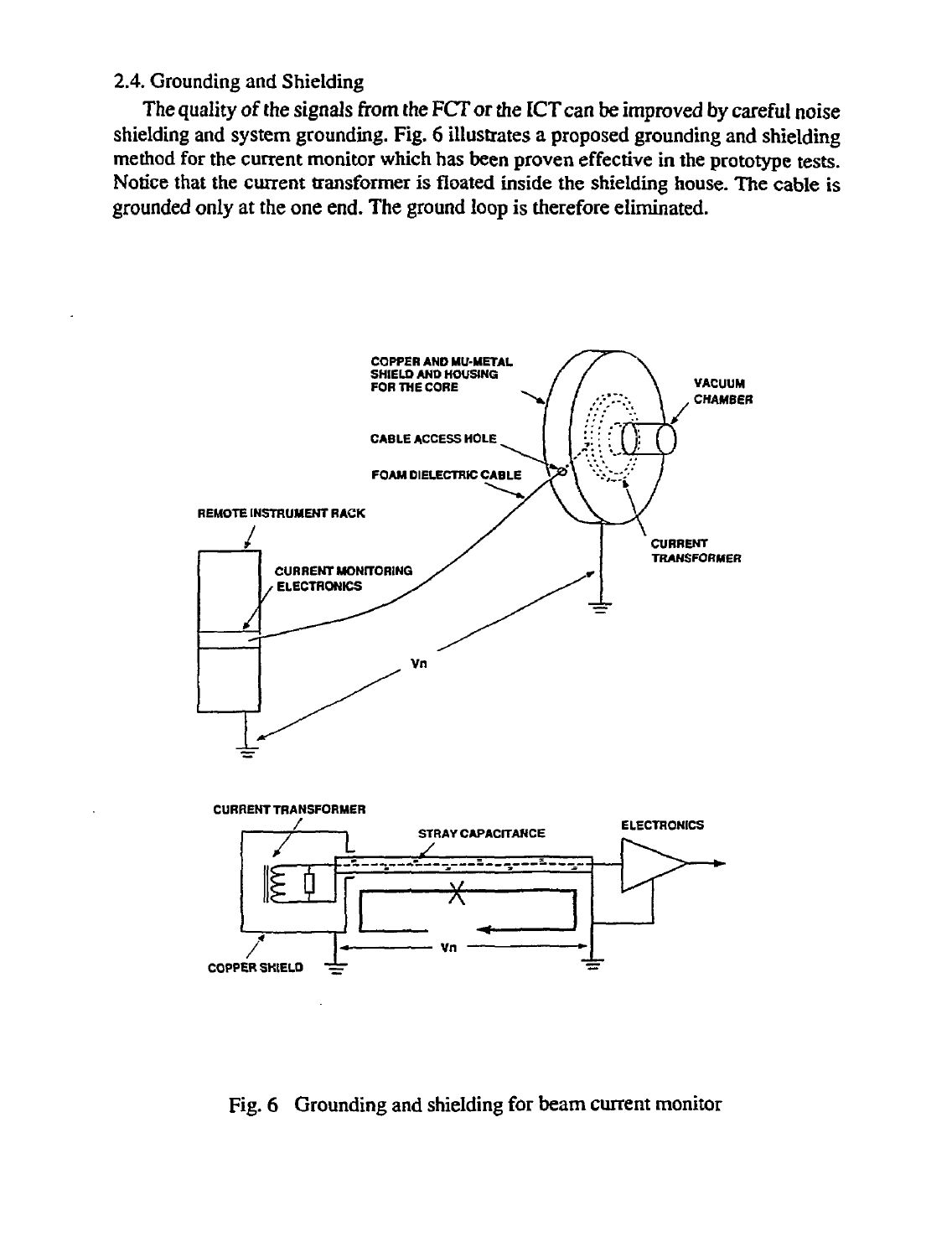#### 2.5. Current Monitors for the APS Rings

The APS will have three rings: the positron accumulator ring (PAR), 7-GeV injector synchrotron, and 7-GeV storage ring. The number and location of the rings' current monitors are shown in Fig. 1.

Two current transformers are provided for the PAR. A FCT is used to determine the bunch length and to observe bunch shape in the PAR down to several nanoseconds. An ICT is used to measure bunch charge which can be converted to average current for beam lifetime measurement. Two transformers in the PAR will share the same housing. The FCT output is directly connected to a digital scope for the bunch length readout. The ICT output signal is processed by in-house high-speed signal processing electronics with higher accuracy requirements than are needed for the current monitors in the transport lines.

A single ICT is provided for the injector synchrotron to measure bunch charge. This system will be similar to that used in the PAR.

A total of two current monitors are provided for the storage ring. One is designed for high accuracy DC current measurement, the other for high speed bunch charge measurement. DC current is measured by a parametric current transformer (PCT), originally proposed by K. Unser [2]. The PCT and its associated electronics are available commercially from the Bergoz company. The output of PCT front end electronics will be digitized by a 16-bit A to D converter. The total charge of a selected bunch in the storage ring is measured by an ICT. The system is similar to that used in the injector synchrotron, except for the higher accuracy requirements for signal processing electronics and a different data acquisition system layout.

#### 3. INITIAL TESTS

In order to evaluate the designs, the prototype current monitoring system was implemented and successfully tested on linacs which have beam pulse structures similar to that of the APS transport lines. The current monitor prototype for LET1 based on the FCT was tested on the APS 45 MeV linac test stand (30 ns macropulse width ). Test results are shown in Fig.7 and Fig. 8. The current monitor prototype for LET2 and HET was tested on the Argonne Chemistry linac (25-40 ps pulse width). Test data are shown in Fig. 9 and Fig. 10. Since the ground loop was eliminated in the design, noise present in the beam signal is minimized. The signal baseline is stable. Modulation noise equivalent to  $\pm 60$  mV in the signal baseline (with Ib = 1.6 A) is observed. This is because the shielding material used in the prototype is copper which is not good for shielding intermediate frequency noise from the nearby modulator. In the final construction unit, the high permeability Mu-metal will be added to make multi-layer shields.

#### ACKNOWLEDGMENT

I would like to thank Peter Nemenyi for his skillful construction of the prototypes.